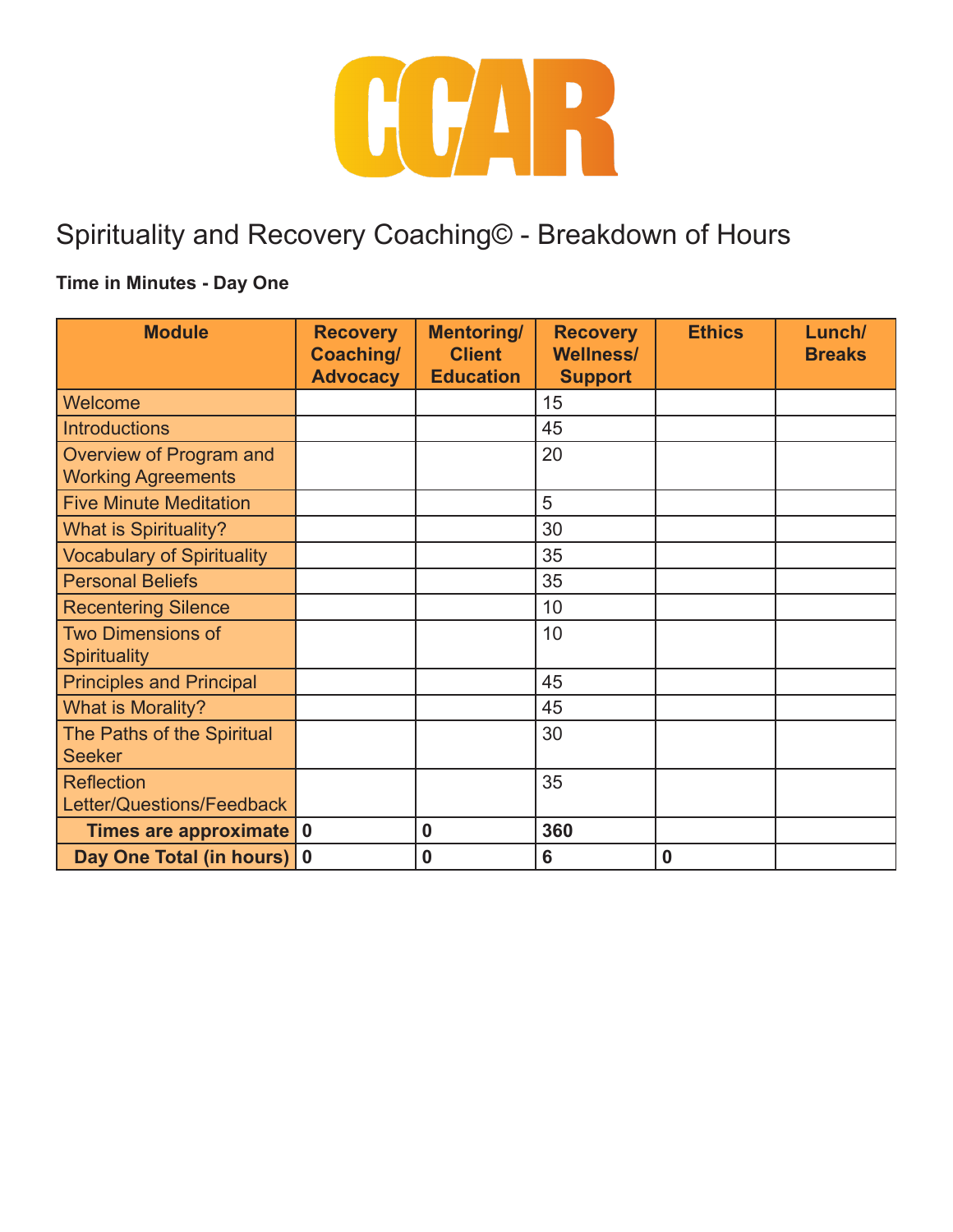

# Spirituality and Recovery Coaching© - Breakdown of Hours

### **Time in Minutes - Day Two**

| <b>Module</b>                                         | <b>Recovery</b><br>Coaching/<br><b>Advocacy</b> | <b>Mentoring/</b><br><b>Client</b><br><b>Education</b> | <b>Recovery</b><br><b>Wellness/</b><br><b>Support</b> | <b>Ethics</b> | Lunch/<br><b>Breaks</b> |
|-------------------------------------------------------|-------------------------------------------------|--------------------------------------------------------|-------------------------------------------------------|---------------|-------------------------|
| Welcome                                               |                                                 |                                                        | 5                                                     |               |                         |
| <b>Ten Fingers</b>                                    |                                                 |                                                        | 5                                                     |               |                         |
| <b>Acquaintance and Review</b>                        |                                                 |                                                        | 20                                                    |               |                         |
| <b>Five Minute Focus Time</b>                         |                                                 |                                                        | 5                                                     |               |                         |
| <b>Expectations of a</b><br><b>Recovery Coach</b>     |                                                 |                                                        | 25                                                    |               |                         |
| "Understanding" God                                   |                                                 |                                                        | 45                                                    |               |                         |
| <b>Religion - Positives and</b><br><b>Negatives</b>   |                                                 |                                                        | 40                                                    |               |                         |
| <b>Agnosticism and Atheism</b><br><b>Challenges</b>   |                                                 |                                                        | 25                                                    |               |                         |
| The Sacred Sequence of<br><b>Relationships</b>        |                                                 |                                                        | 30                                                    |               |                         |
| The Spiritual Power of<br><b>Stories</b>              |                                                 |                                                        | 45                                                    |               |                         |
| 40 Ways to Know the Will<br>of God                    |                                                 |                                                        | 30                                                    |               |                         |
| The Risks and Blessings of<br><b>Boundaries</b>       |                                                 |                                                        | 30                                                    |               |                         |
| <b>Prayer and Meditation</b>                          |                                                 |                                                        | 30                                                    |               |                         |
| Reflection of the<br><b>Experience/Letter/Closing</b> |                                                 |                                                        | 25                                                    |               |                         |
| Times are approximate 0                               |                                                 | $\bf{0}$                                               | 360                                                   | 0             |                         |
| Day Two Total (in hours)                              | $\overline{\mathbf{0}}$                         | $\bf{0}$                                               | $6\phantom{1}6$                                       | $\mathbf 0$   |                         |